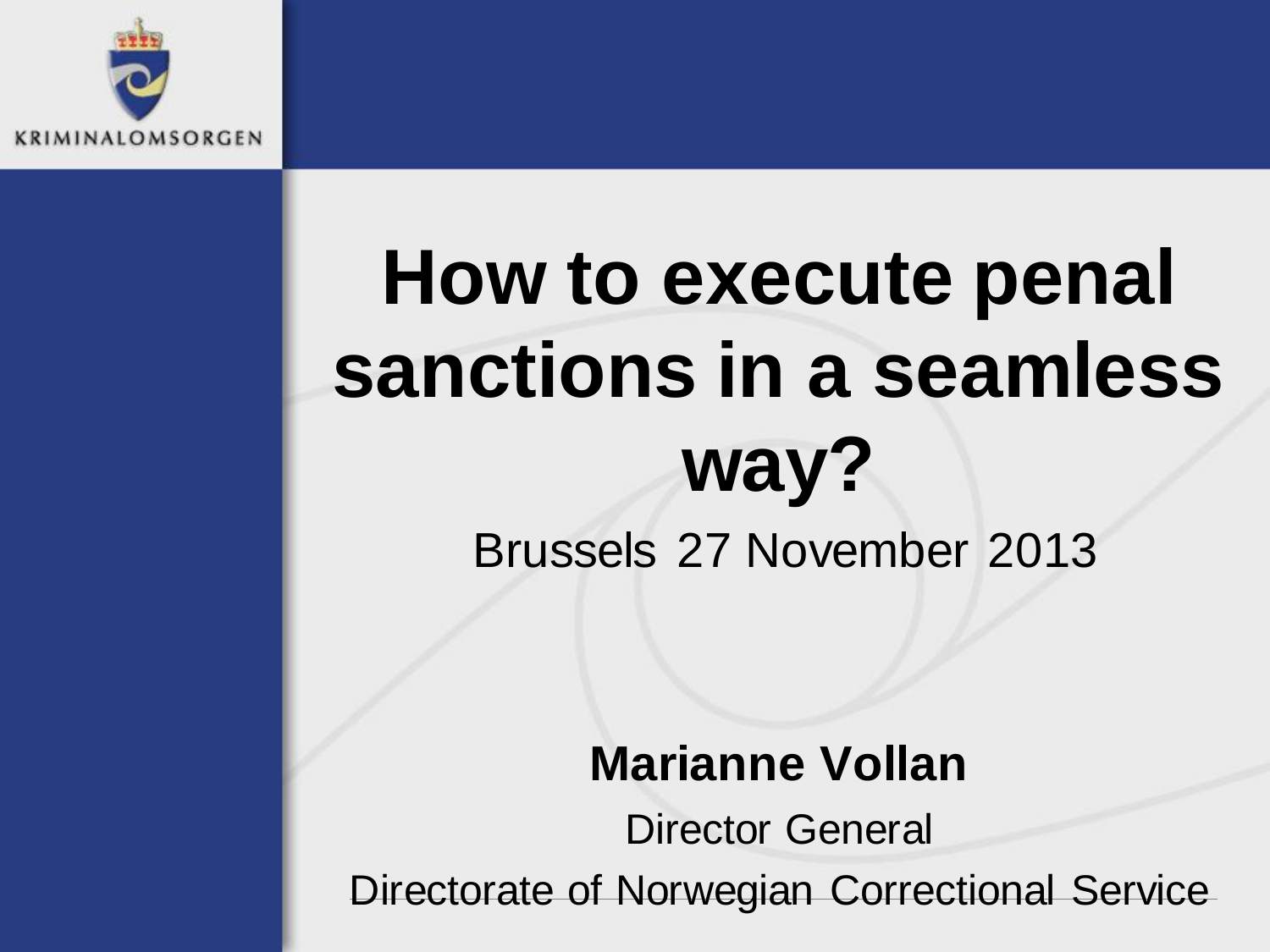

## Avoiding «seams» in…

- Integration Prison Probation
- Transition past present future?
- Integration Correctional Service – other services
- The prisoner's transition prison - community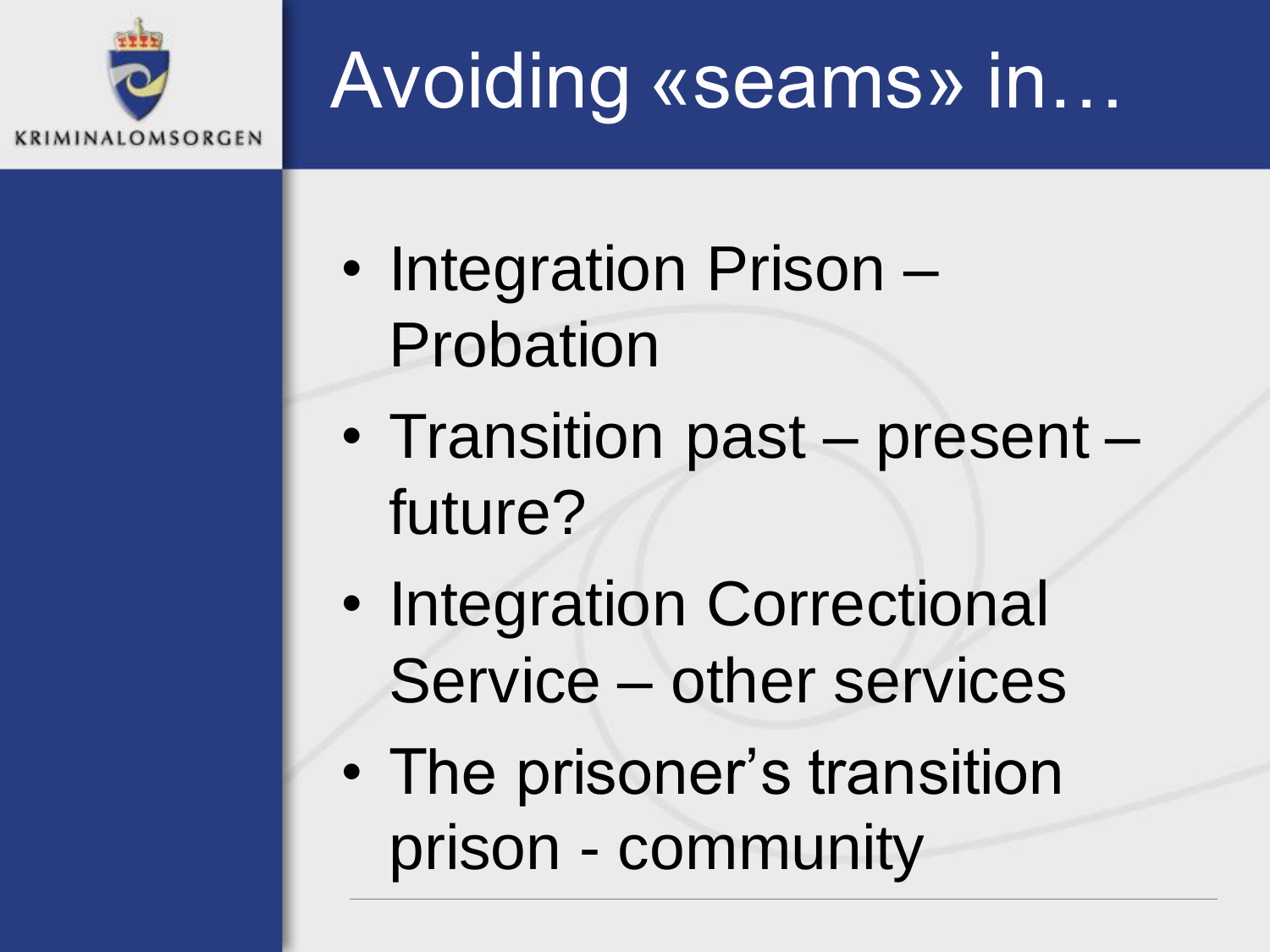

What is the task and competences of the Norwegian Correctional Service?

- Execute the sentences issued by the court:
	- –Prison penalties and preventive detention
	- –Community Sentence
	- –Programme for Intoxicated drivers
	- –Drug Court
	- –Fines if unpaid
- The Correctional Service has the competence to decide:
	- –Home curfew with or without electronic monitoring
	- –Serving the sentence in an institution
	- –Release on parole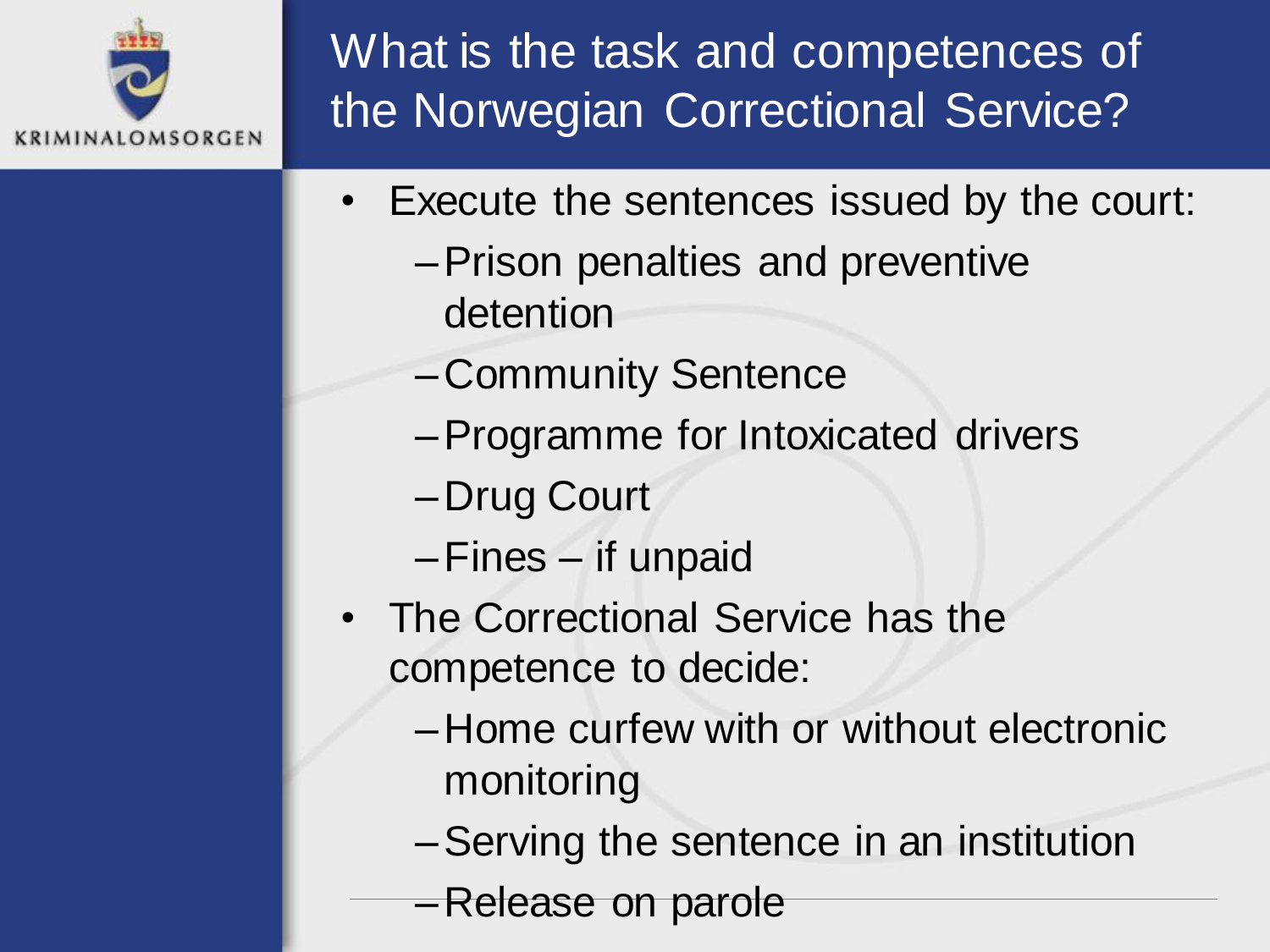## Overall Goals



to choose a crime-free lifestyle Ensure safety and securit victims and the community • Prepare for a safe release and a smooth transition to the community • Make way for the offend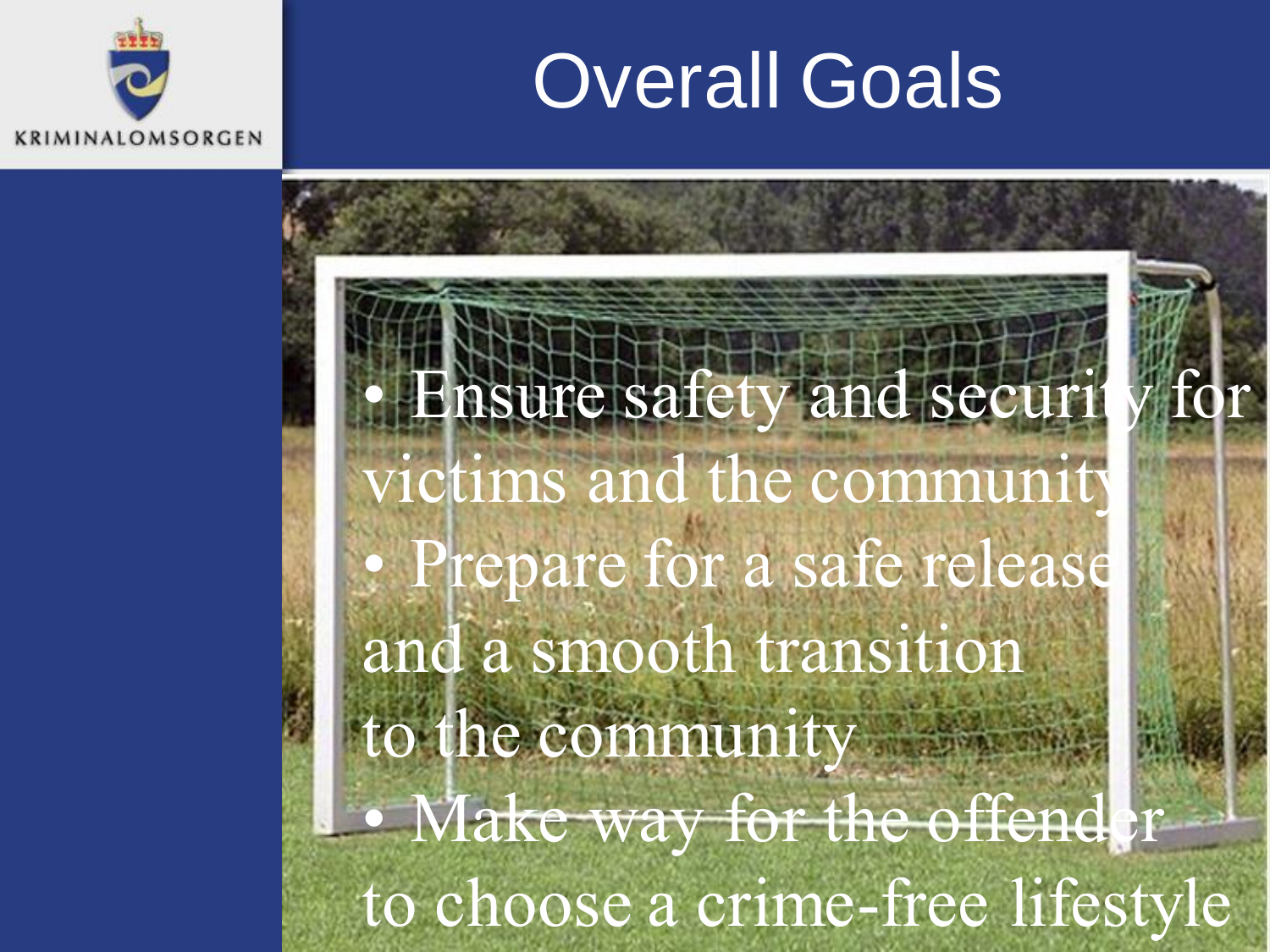

## One unified Correctional **Service**

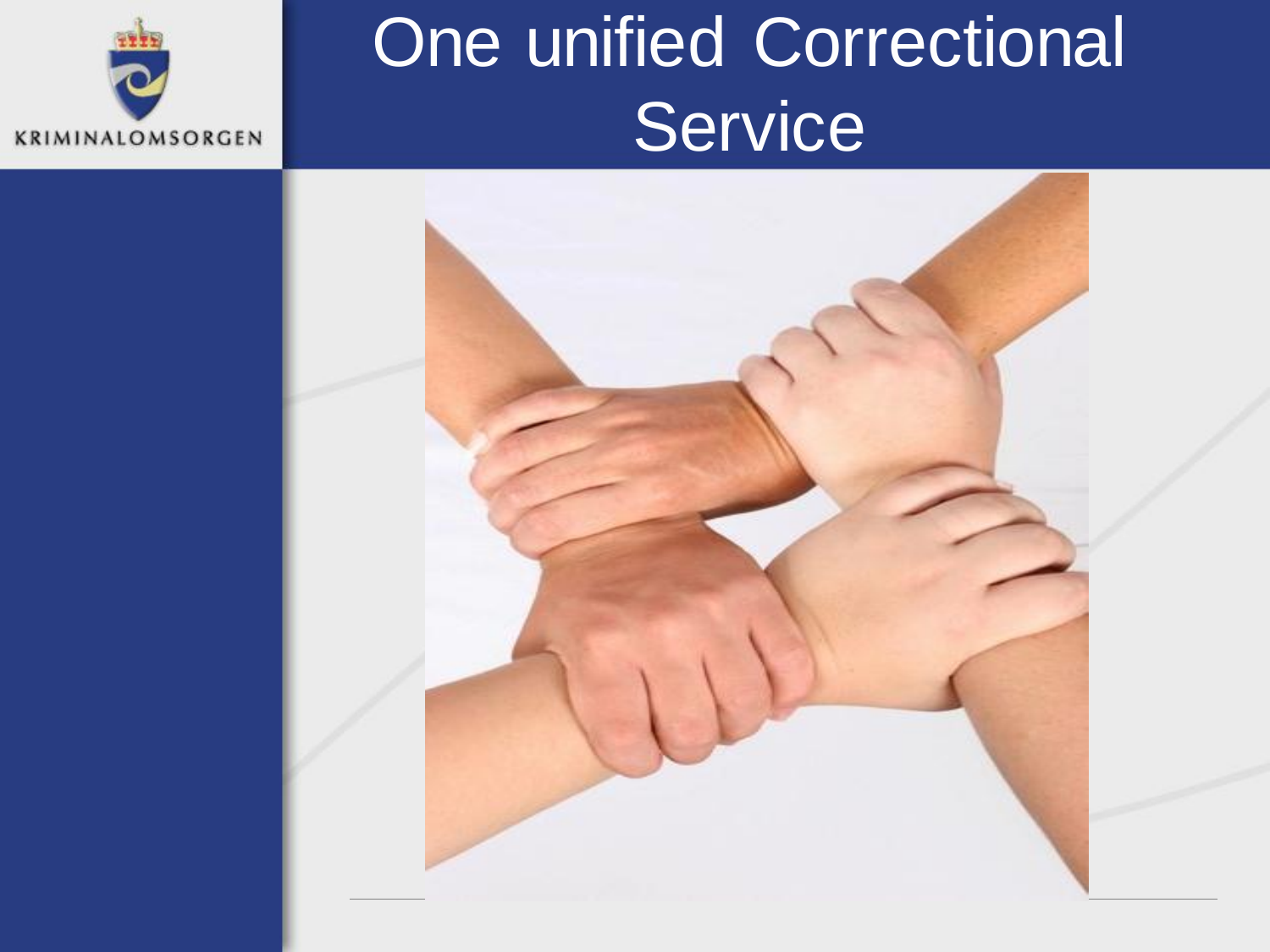

## Looking back, looking ahead

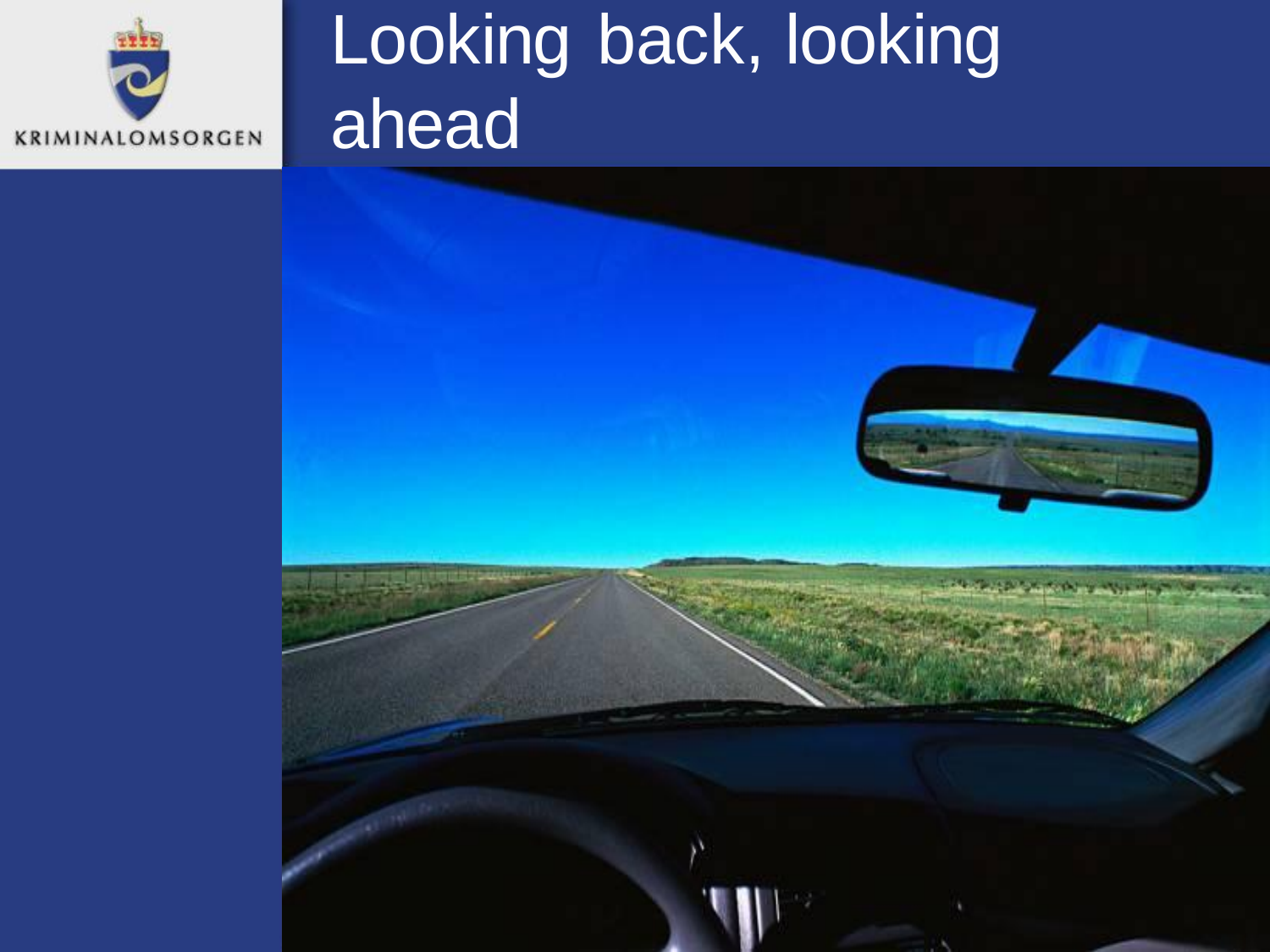

#### Seamless cooperation with other services: Being a good host

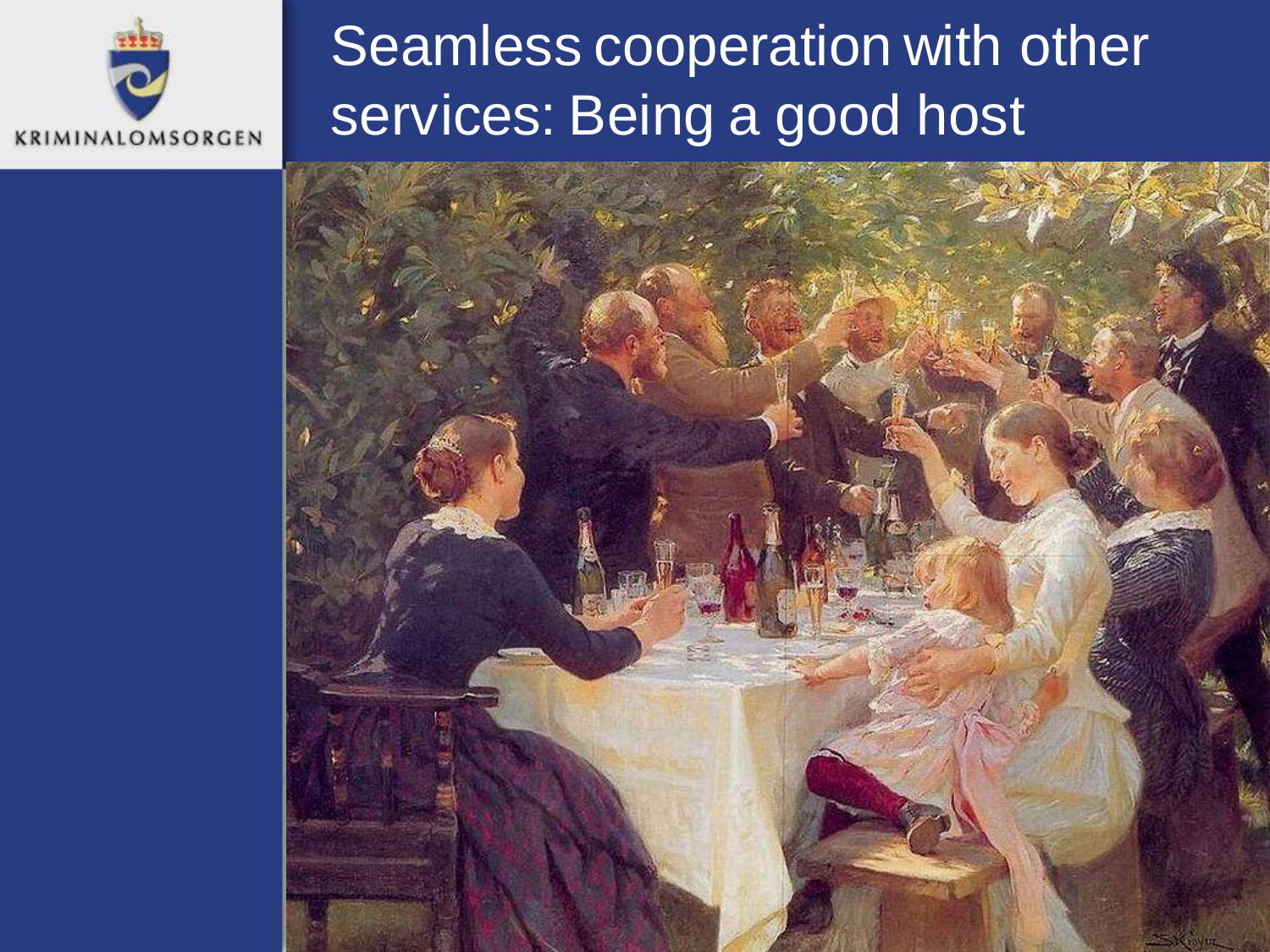

#### Seamless Transition to the Community – making way for a Safe Release

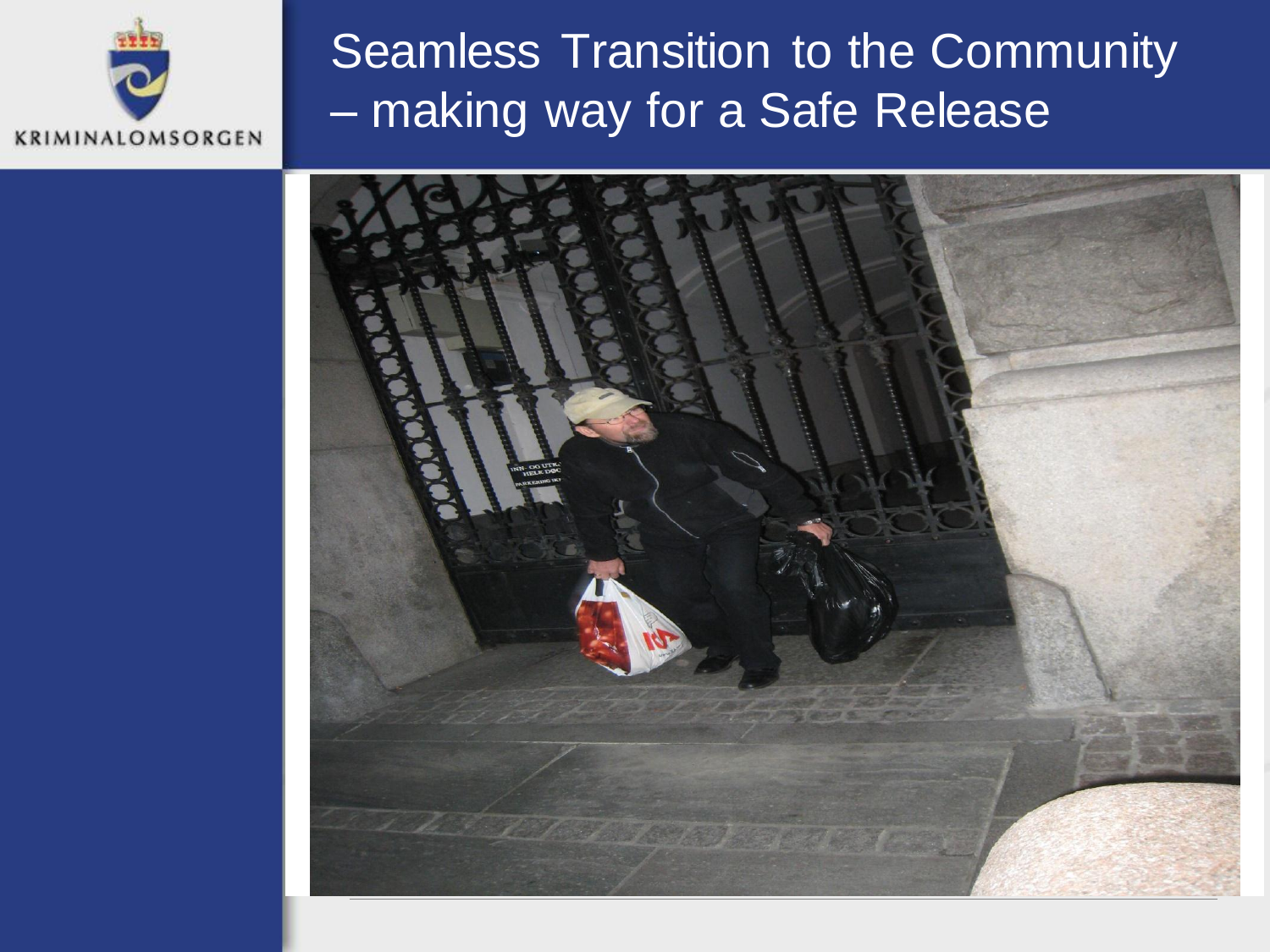## The Complexity of our task



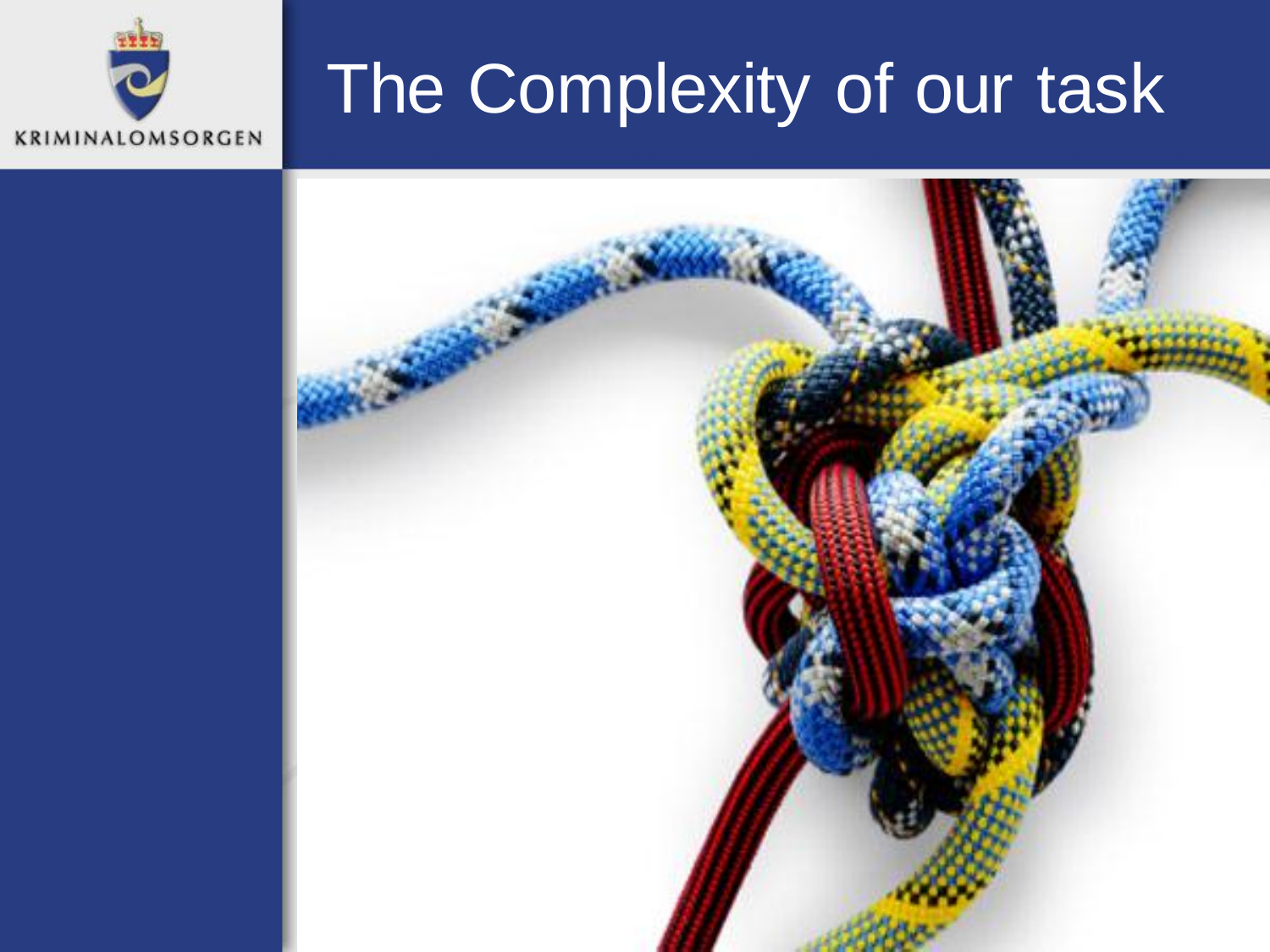

### Balance the control and help dimension

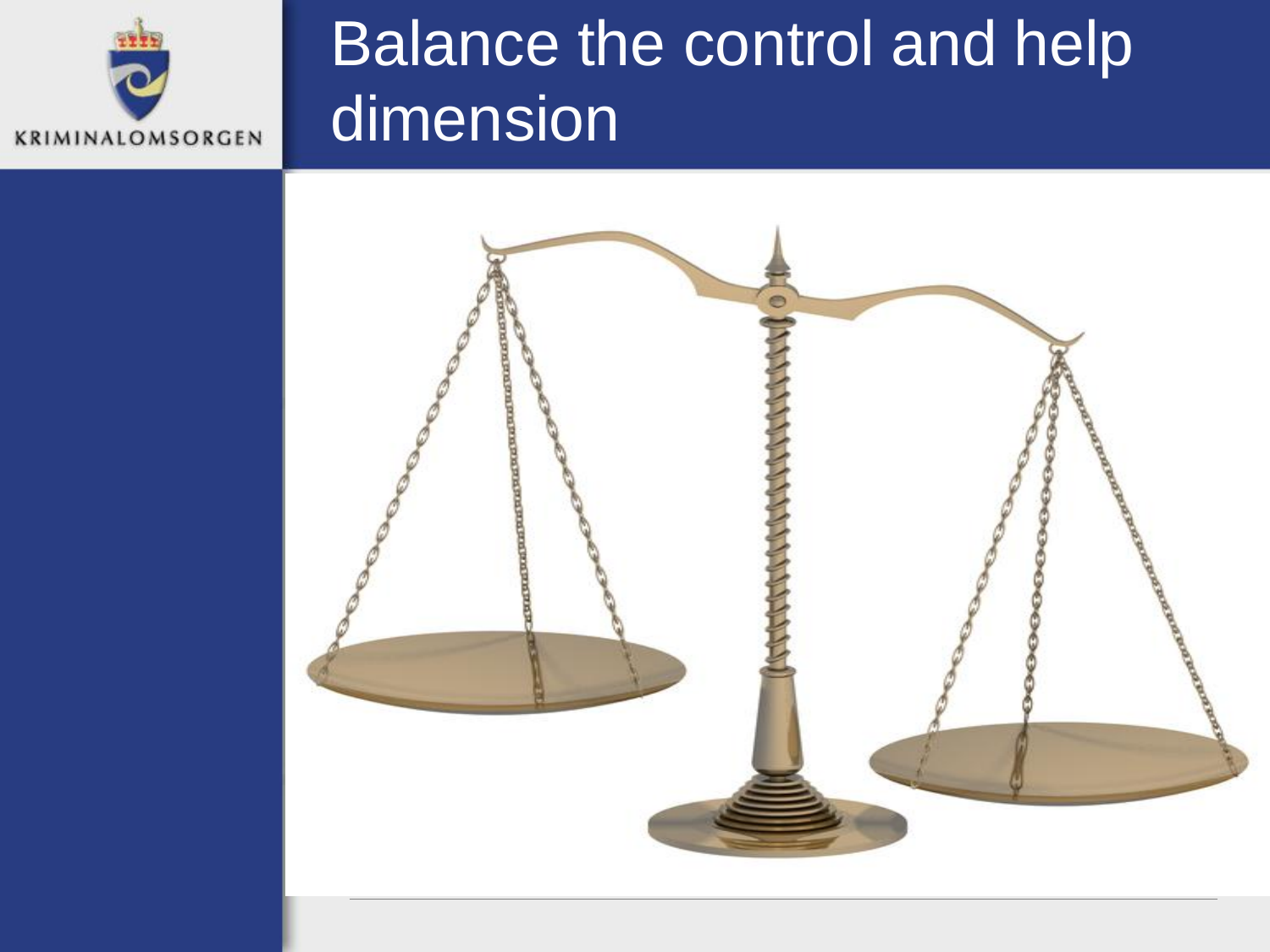

# **Transparency**